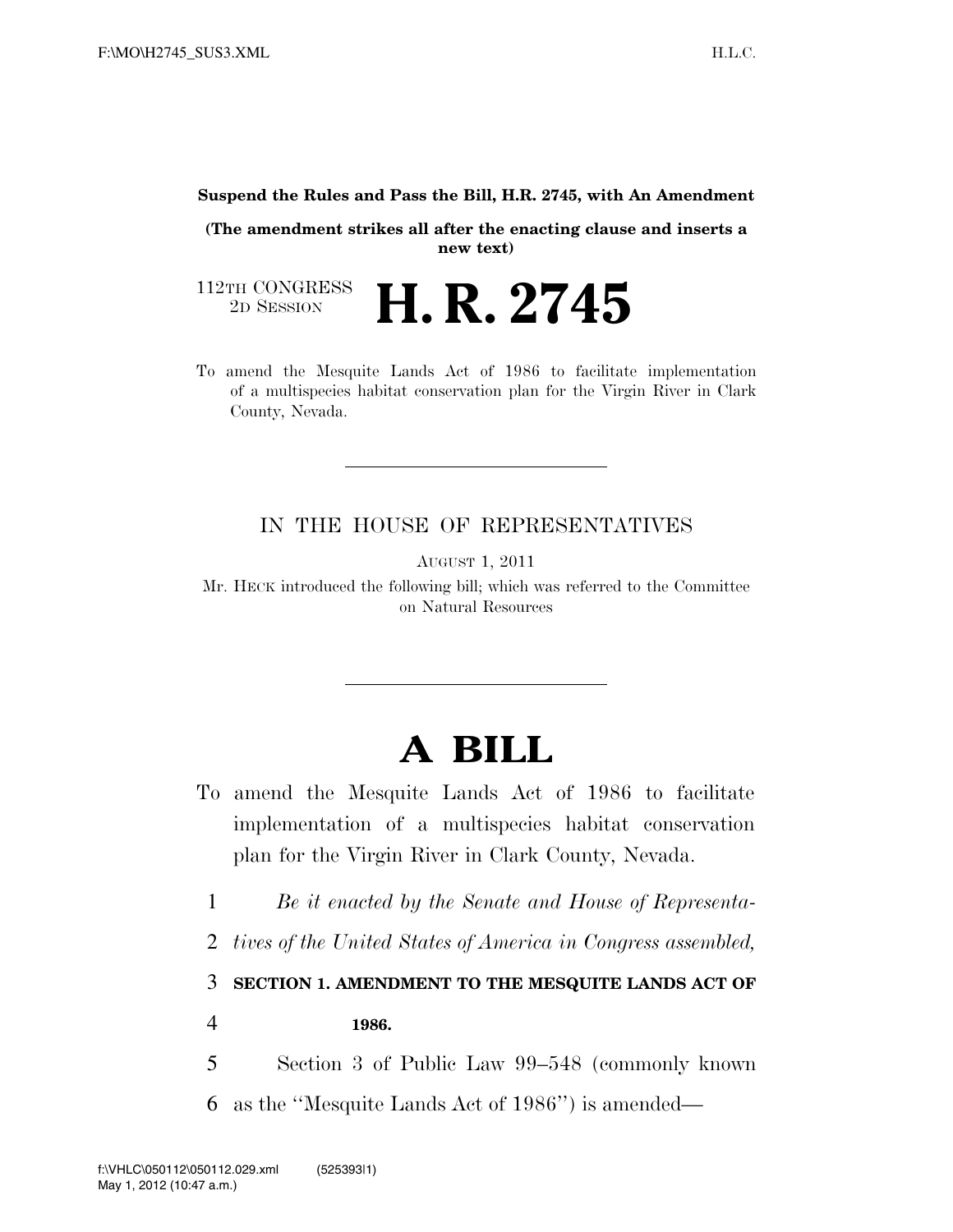2

| $\mathbf{1}$   | (1) in subsection (d) $(3)(B)$ , by inserting "and |
|----------------|----------------------------------------------------|
| $\overline{c}$ | implementation" after "development";               |
| 3              | $(2)$ in subsection $(e)$ —                        |
| $\overline{4}$ | (A) in paragraph $(1)(A)$ , by striking "For       |
| 5              | a period of 12 years after the date of the enact-  |
| 6              | ment of this Act," and inserting "Until Novem-     |
| $\tau$         | ber 29, 2020,";                                    |
| 8              | $(B)$ in paragraph $(3)$ , by striking "Not        |
| 9              | later than 10 years after the date of the enact-   |
| 10             | ment of this subsection," and inserting "Not       |
| 11             | later than November 29, 2019,";                    |
| 12             | $(C)$ in paragraph $(5)$ , by striking "the date   |
| 13             | that is 12 years after the date of the enactment   |
| 14             | of this subsection," and inserting "the date       |
| 15             | specified in paragraph $(1)(A)$ ,"; and            |
| 16             | (D) in paragraph $(6)$ , by striking "of each      |
| 17             | parcel" and all that follows through the period    |
| 18             | and inserting "of each parcel under this sub-      |
| 19             | section shall be deposited into the General        |
| 20             | Treasury."; and                                    |
| 21             | $(3)$ in subsection $(f)$ —                        |
| 22             | $(A)$ in paragraph $(1)$ , by striking "Not        |
| 23             | later than 1 year after the date of the enact-     |
| 24             | ment of this subsection, the" and inserting        |
| 25             | "The";                                             |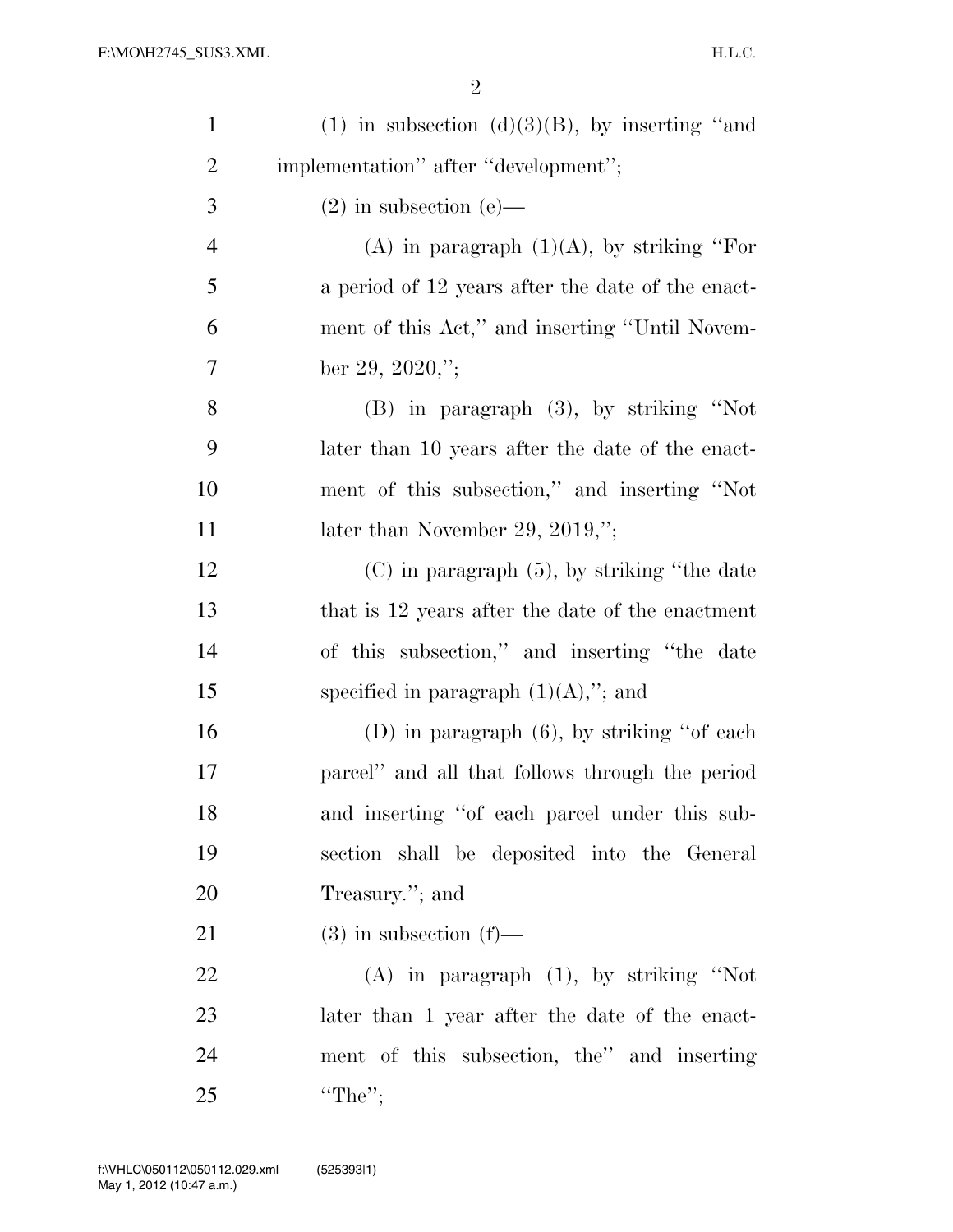| $\mathbf{1}$   | $(B)$ in paragraph $(2)$ , by inserting after          |
|----------------|--------------------------------------------------------|
| $\overline{2}$ | subparagraph $(C)$ the following:                      |
| 3              | "(D) The approximately $218$ acres of land             |
| $\overline{4}$ | depicted as 'Hiatus' on the map titled 'Mesquite       |
| 5              | Airport Conveyance' and dated January 13,              |
| 6              | $2012$ .";                                             |
| 7              | $(C)$ in paragraph $(3)$ , by striking "until"         |
| 8              | the date that is 12 years after the date of the        |
| 9              | enactment of this subsection," and inserting           |
| 10             | "until November 29, 2020,";                            |
| 11             | (D) by amending paragraph $(4)$ to read as             |
| 12             | follows:                                               |
| 13             | $\lq(4)$ REVERTER.—If the land conveyed pursu-         |
| 14             | ant to paragraph (1) is not used by the city as an     |
| 15             | airport or for another public purpose, it shall revert |
| 16             | to the United States, at the option of the Secretary,  |
| 17             | except that the city shall have an exclusive right to  |
| 18             | purchase such land."; and                              |
| 19             | $(E)$ by redesignating paragraph $(5)$ as              |
| 20             | paragraph (7) and by inserting after paragraph         |
| 21             | $(4)$ the following:                                   |
| 22             | "(5) RIGHT TO PURCHASE LAND.—Until No-                 |
| 23             | vember 29, 2020, the City of Mesquite, Nevada, sub-    |
| 24             | ject to all appropriate environmental reviews, includ- |
| 25             | ing compliance with the National Environmental         |